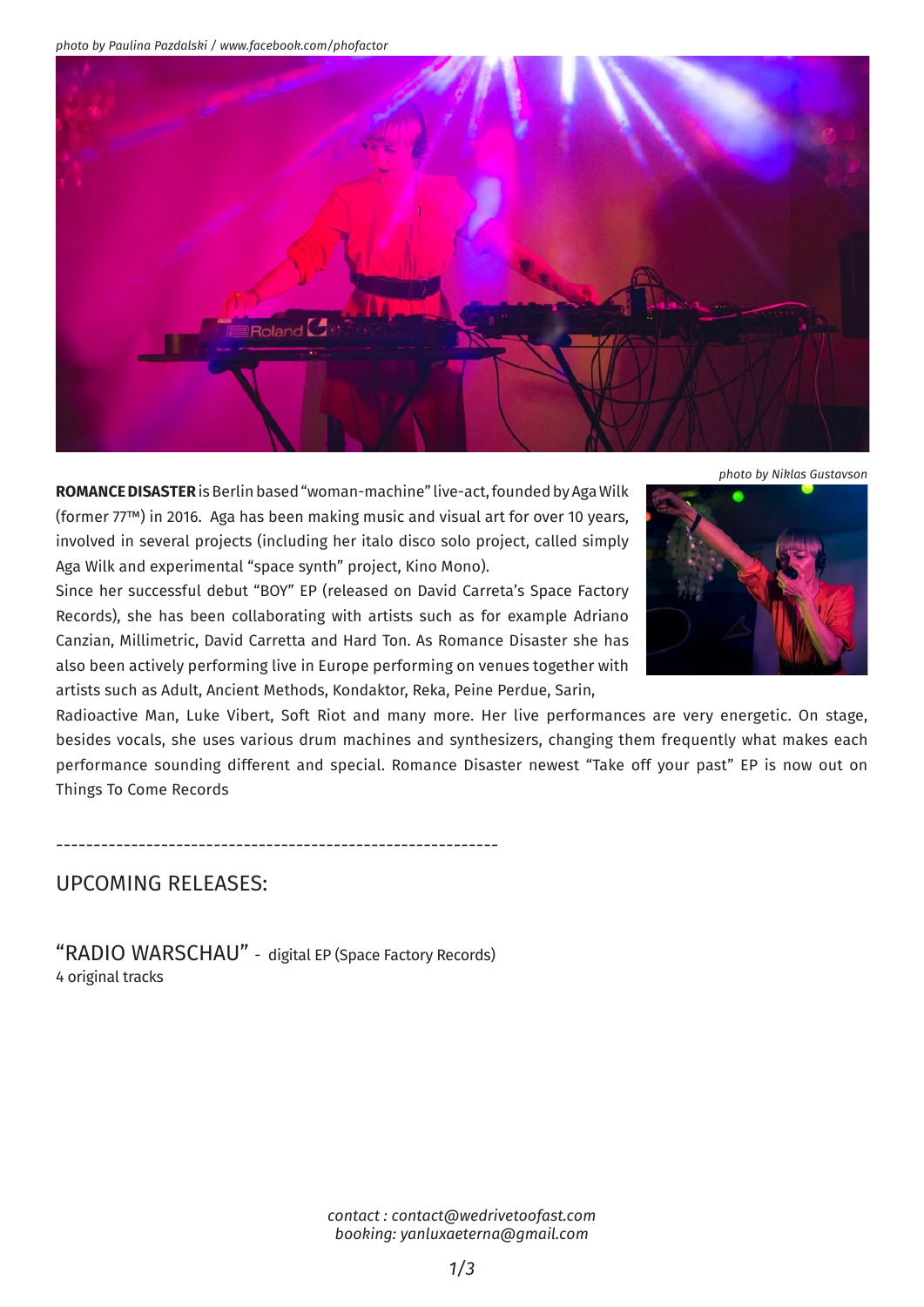## PAST RELEASES:

"TAKE OFF YOUR PAST" - EP 12" vinyl (Things To Come Records) 2 original tracks + remixes from The Horrorist and Adriano Canzian

"DARK CANDIES" - David Carretta feat. Romance Disaster

"THE POISON KEY" - Adriano Canzian feat. The Horrorist (Romance Disaster remix) Icon Series Records

"GIRLS-GUNS" - EP, 12" vinyl (åtåmåtån records) 2 original tracks + remixes from Millimetric and Ethan Fawkes

"SCHWEBEND" - Adriano Canzian "Damned" album, 1 track collaboration. 12" vinyl, CD and digital (Icon Series Records)

"DEFLECTION" Millimetric (remix) - Nu Body Records www.soundcloud.com/nubodyrecords/sets/nbr002-millimetric-deflection

"STATE OF MIND" Cute Heels feat. Aga Wilk aka Romance Disaster - Dark Entries Records www.soundcloud.com/darkentriesrecords/cute-heels-feat-aga-wilk-state-of-mind-12-preview-clips

"FUTURA" The Fool's Stone (remix) - Space Factory Records www.soundcloud.com/space-factory-records/sets/the-fools-stone-futura

"Some have to dance...some have to kill" compilation 12" vinyl (Mecanica Rec) www.romancedisaster.bandcamp.com/album/some-have-to-dance-some-have-to-kill-va-compilation

"HUMAN TOUCH? AFRAID OF!" single 10" vinyl (Circonstances Aggravantes) www.romancedisaster.bandcamp.com/album/human-touch-afraid-of

------------------------------------------------------------------------------------------------------------

"BOY" EP – digital (Space Factory Records): www.soundcloud.com/space-factory-records/sets/sf51-romancedisaster-boy-ep

## VIDEOS:

Live performances:

Krake Festival 2017: https://youtu.be/VND3LVRUIqU TIQ Berlin: https://youtu.be/fxXHTZNLnqE

Videos From the studio:

https://youtu.be/wk-Y2nA7NIs https://youtu.be/5sL6XgLgflQ https://youtu.be/l5CXFEhoy6M https://youtu.be/vEseRtSbUng

TEASERS:

https://vimeo.com/agawilk/boy https://youtu.be/85LzOPaS5J8

--------------------------------------------

**"Take off your past" music video** 

https://youtu.be/aSmn8yNW4is

LINKS:

Official: www.wedrivetoofast.com Facebook: www.facebook.com/romancedisaster Soundcloud: www.soundcloud.com/romancedisaster Vimeo: www.vimeo.com/agawilk INSTAGRAM: www.instagram.com/romance\_disaster BANDCAMP: www.romancedisaster.bandcamp.com BOOKING: www.orderodonata.com

*contact : contact@wedrivetoofast.com booking: yanluxaeterna@gmail.com*